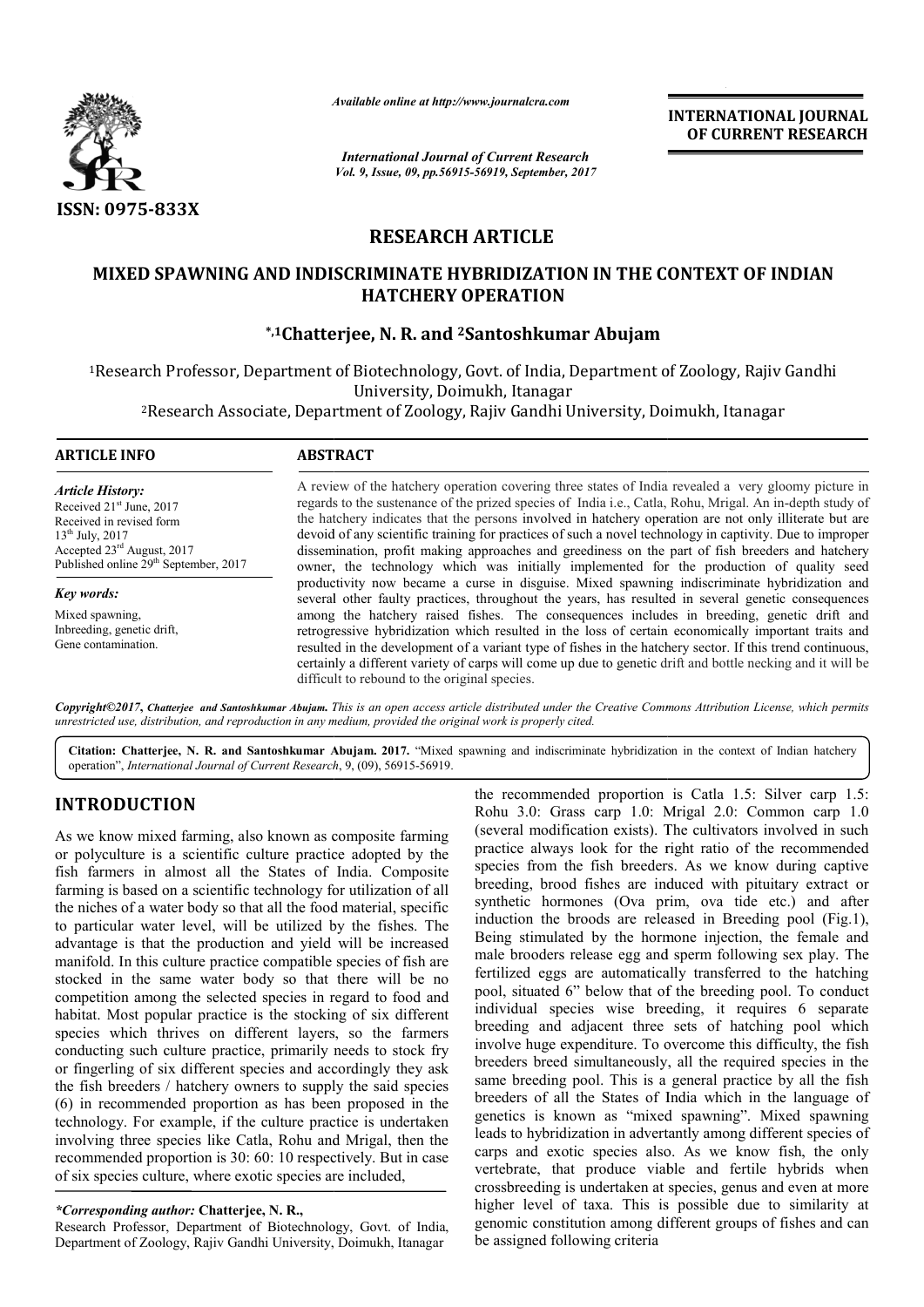- Identical chromosome number (Manna, 1984)
- Identical isozyme gene expression
- Conserved nature of some genetic marker etc (Ghosh *et al*., 1991)

Ease of hybrid (F1) production at large indicates close phylogenetic kinship among different species, genera and even at higher taxonomic category of fishes. When the hybrid (F1) female, produced out of a cross between female *C. Mrigala* and male *Labeo calbasu* are crossed to *Catla* male and also with their parents (back cross), they produce viable F2 offspring (Fig.2 & 3).



**Figure 1. Breeding pool in operation in a West Bengal hatchery**



**Figure 2. Inter generic cross of mrigala and calbasu and the corss of hybrid with Catla catla produced viable F2 hybrid**



**Figure 3. Cross of hybrid male with** *Labeo calbasu* **female again produced viable F2 hybrid; further cross of male F1 hybrid with female** *mrigala* **produced F2 viable offspring**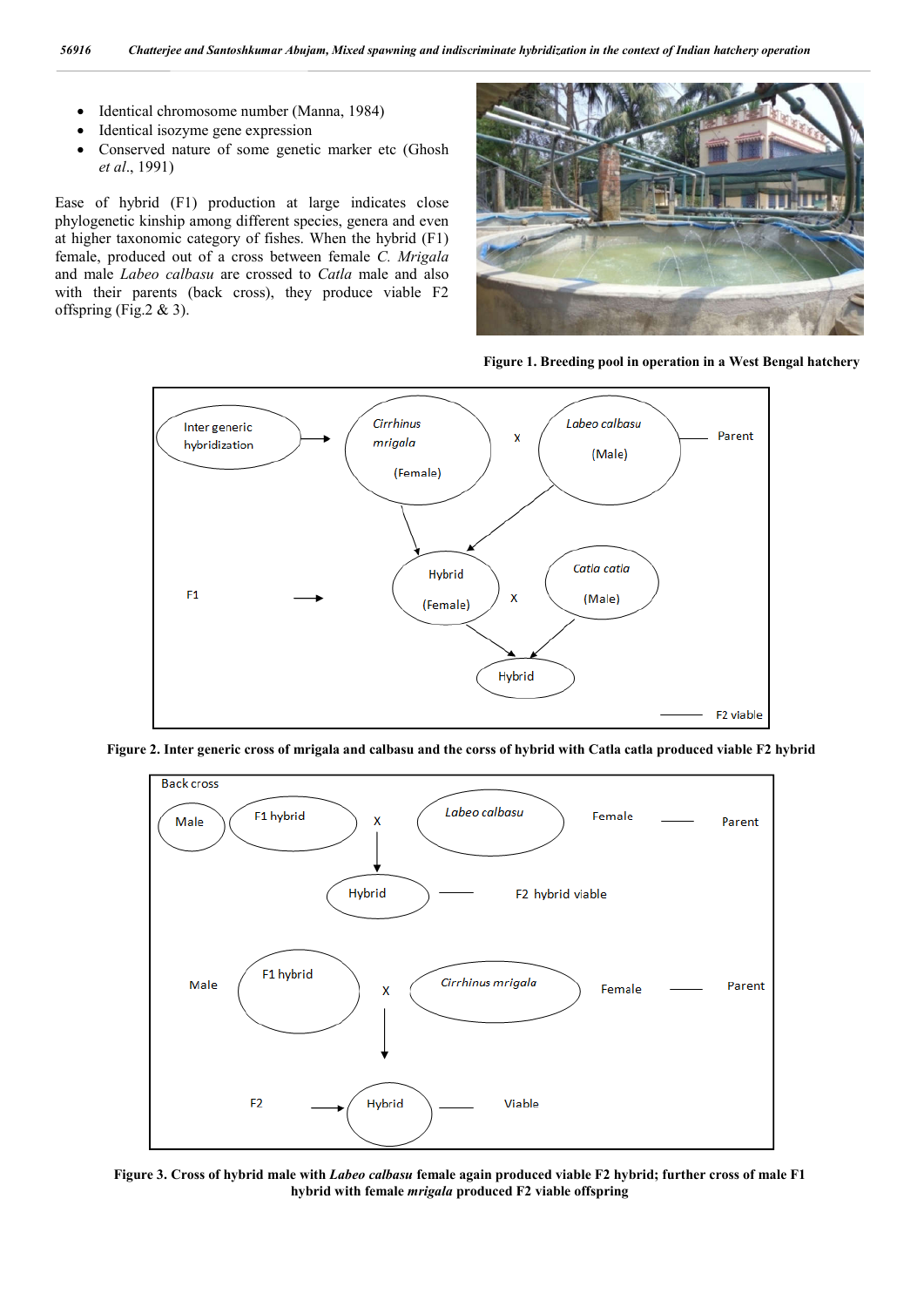The experimental result suggests reproductive isolation is not stringent among different groups of fishes. On the contrary other factors involved in speciation like geographical, ecological developmental and / or behavioural are more crucial than genetic factors. In natural condition interbreeding is prevented by the said non-genomic factors. Hybridization is more frequently observed in fishes compared to other vertebrates - attributed to genomic plasticity and external fertilization. Mixed spawning made hybridization easy due to synchronization of spawning time and other congenial characteristics of these indigenous species. The characters which facilitates hybridization include transparency, nonadhesive and non-floating nature of the eggs of all species, specially freshwater ones. Hatching is also similar and occur within 14-16 hours after fertilization. So it is evident that the practice of mixed spawning always enhances hybridization, not only among carps but also with some other exotic species. Considering the cultural traits, the hybrids, either interspecific or intergeneric, are not much useful. Reciprocal hybrids between Catla and Rohu, when evaluated, are not much useful in regard to cultural point. Reciprocal hybridization are usually undertaken to find out which parent (male or female) are contributing the trait under consideration, to the hybrid. Here, as the cross involved Catla and rohu, so both the parent species are used as male and female alternately in two different crosses as belowbreeding season. This causes genetic introgression causing contamination in native gene pool. Introgression, also known as introgressive hybridization, is the movement of a gene from one species into the gene pool of other species by repeated back crossing of an interspecific hybrid with one of its parent species. One reason of such hybridization is because the present day hatcheries are virtually closed to exchange of stocks. Our natural rivers, as it lost its natural qualities with reference to breeding, spawning ground and providing suitable habitat, is no more acts as a source, if so that is meagre, to supplement seed or brood source. Again, considering the declining source, efforts were initiated; both at govt and institutional level, to supplement our natural stock through ranching by releasing the hatchery raised seeds, fry, fingerlings and advanced fingerling to natural system i.e., river. This creates another pathway of introgression of gene from hatchery raised fishes to nature. It is already known that the hatcheries are virtually closed to exchange program as there is dire scarcity of broods in their vicinity, particularly during breeding activities. This has developed as, along with seed production. very little has been done for the development and genetical improvement of brood stock except some *in vitro* development like Jayanti Rohu. Hardly the fish breeders or hatchery owners of all the states are aware of such improvement or development.



**Figure 4. Reciprocal cross between Catla and Rohu also produced viable offspring in each cases**

When male catla is crossed female Rohu, the hybrid grew smaller than Catla but larger than Rohu (Fig. 5). Different hybridization experiment also indicated that the hybrids phenotypically resemble the female parent and out of the several hybrids this is the only hybrids which bear some beneficial cultural trait. Reports are there (Chatterjee, N.R., Induced Fish Breeding , 2016) for the production of a totally necked or half necked hybrids when both Catla and Rohu.

#### **Female are crossed to mirror carp male (Fig. 6 & 7)**

Inadvertent hybridization and back crossing, as well as reciprocal crossing, is a usual practice in the hatcheries of all the States of India due to dire shortage of brooders during This forced the untrained fish breeders (mostly illiterate) to adopt breeding program within the limited stock that are maintained in the hatcheries over the years. . The seeds, raised out of such faulty breeding practices, are affected with all sorts of genetic consequences out of introgressive hybridization. These seeds when find their way into natural system through ranching, floods and other means are bound to interact with the genetic make-up of natural stock. To take a note, it is obvious that 50 years of said unscientific practices, since the implementation of induced breeding technology on field, in almost all the leading seed producing states of India (West Bengal, Assam and Bihar), considered for study, has done irreparable damage to the Aquaculture sectors. Some examples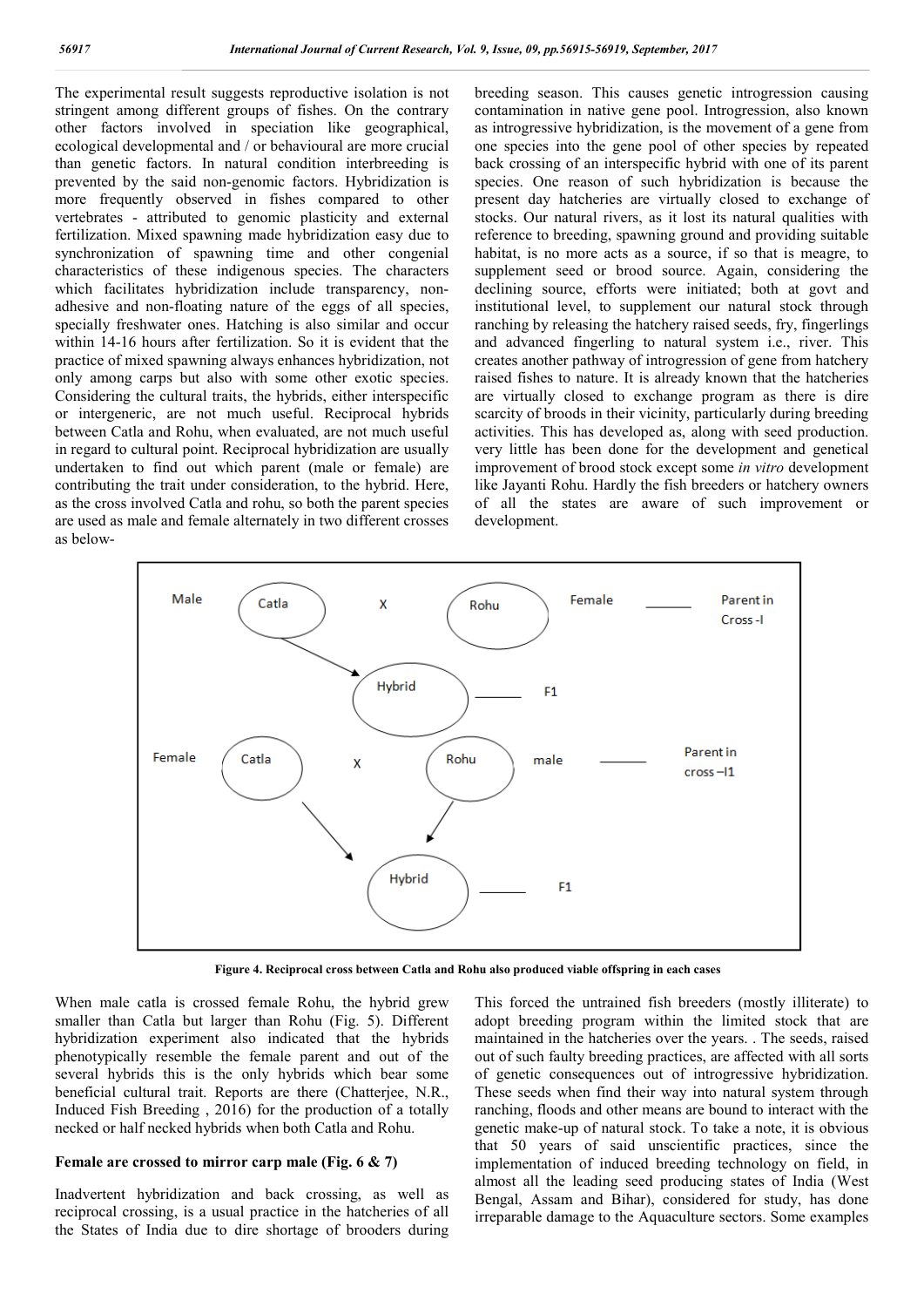of indiscriminate hybridization and their consequences are mentioned below (Fig. 8 & 9).



**Figure 5. Hybrid produced out of inter generic cross between Rohu female and Catla male**



**Figure 6. Hybrid produce out of cross between Catla female and Mirror carp male, hybrid became naked**



**Figure 7. Hybrid produced out of cross between**  *Labeo rohita* **female and mirror carp male, scales developed at pocket**



**Fig. 8. Deterioration of economically important trait of Cyprinus through hybridization**



**Fig. 9. Contamination of sturgeon stock through hybridization of 9. different st5ocktwo different st5ock**

The above diagram clearly depicts that hybridization program, if not carefully designed; it causes damage either in the form diminishing the economically important trait or contamination in the gene pool. ram clearly depicts that hybridization program,<br>designed; it causes damage either in the form<br>economically important trait or contamination<br>l.<br>**d** genetic drift<br>consequence, the outcome of several faulty,<br>d profit making a

#### **Inbreeding and genetic drift**

Another genetic consequence, the outcome of several faulty, unscientific and profit making approach is inbreeding and genetic drift. It is well known now that the development of brood stock, as well as its steady supply and management practices. The fish breeders/hatchery owners in most case use the same brood stock for undertaking breeding program in the succeeding generations. Again th breeders maintained some of the fry/fingerlings in the same breeders maintained some of the fry/fingerlings in the same farm, to be used as brooders after 2-3 years- an indication of virtual closeness of hatchery to exchange with wild or other sources. Breeding is undertaking among already inbred population which allows all sorts of kinship breeding including brother-sister and parent offspring. The obvious genetic consequence is inbreeding which further aggravates various abnormalities in the generations. This includes increased fry deformity (37.6%), decreased food conversion efficiency  $(15.6\%)$  and fry survival  $(19\%)$ . If a single cycle of full – sibs mating contribute 10-20% depression, then it is not difficult to gauge of the magnitude of depression that has occurred out of several cycles of such mating among close relatives throughout the years of practice. In breeding lead to homozygosity and inbreeding depression. If in breeding continues for several generation, a heterozygotic population will soon be converted the years of practice. In breeding lead to homozygosity and inbreeding depression. If in breeding continues for several generation, a heterozygotic population will soon be converted into a totally homozygous population by variability. On the contrary in breeding depression is the reduced biological fitness of a given population subjected to inbreed for several generations. In other way we may say in breeding depression is the result of population bottle neck. A population or genetic bottleneck is a sharp reduction in the size of the population due to environmental phenomena. For example northern elephant seals lost their genetic variability because of population bottleneck, human inflicted on them in 1890. Hunting reduced their population to 20 in 1980. Now their population rebounded again to over 30,000, but their genes still carry the bottleneck effects, indicating that the present day population is less variant than that of the original population of Southern elephant seals. the development of brood stock, as well as its steady supply<br>and management practices. The fish breeders/hatchery owners<br>in most case use the same brood stock for undertaking<br>breeding program in the succeeding generations. closeness of hatchery to exchange with wild or other<br>
. Breeding is undertaking among already inbred<br>
ion which allows all sorts of kinship breeding including<br>
sister and parent offspring. The obvious genetic<br>
uence is inb 20% depression, then it is not difficult to<br>the magnitude of depression that has occurred out of<br>reles of such mating among close relatives throughout variability. On the contrary in breeding depression is the reduced biological fitness of a given population subjected to inbreed for several generations. In other way we may say in breeding depression is the result of popu and indiscriminants hybridization in the context of Indian hanklery operation<br>
3 are<br>
3 context of context of the context of Indian by the particular origins of both and<br>  $F1$  and the context of the context of the context

Likely the brood fishes that are maintained in the present day hatcheries of India are considerably composed of small number of founder population Due to their long confinement, the broods are subjected to bottleneck effect out of genetic dr when some of the alleles are lost from the founder population. These two effects are complementary and cumulatively led to